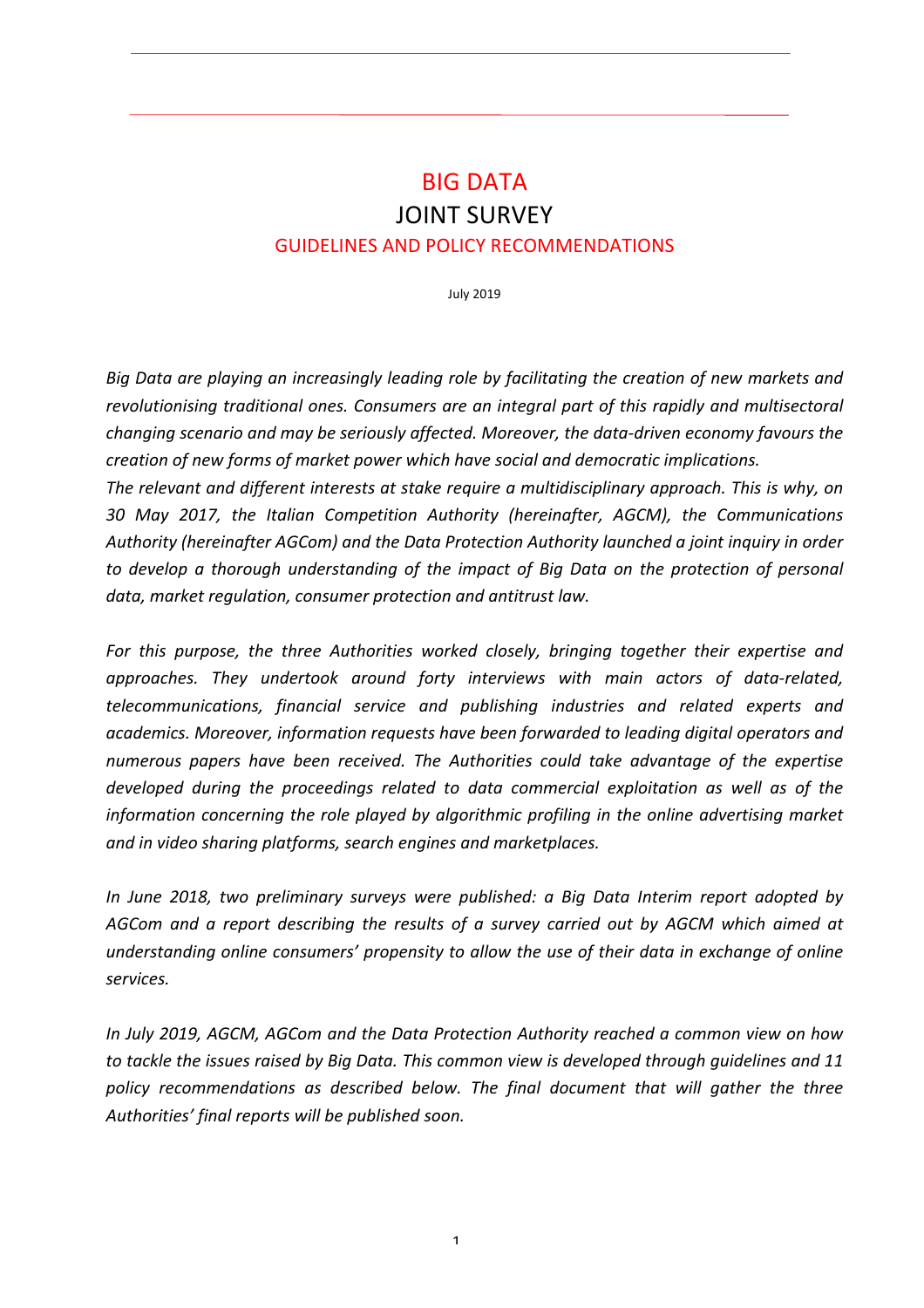- **1)** Government and Parliament should consider implementing an appropriate legal framework **that addresses the issue of effective and transparent use of personal data in relation to both** individuals and society as a whole.
	- Although the intensive utilization of Big Data leads to undeniable benefits in terms of reduction of transaction costs for companies and citizens/consumers, new risks are emerging *vis-à-vis* markets' competitiveness, data protection and information pluralism. Notably, new concentrations of power have emerged from the commercial exploitation of data and algorithmic profiling, which entail not only 'market power', but, more generally, economic power *tout court*, affecting fundamental rights, competition, pluralism and democracy.
	- The current institutional framework is adequate to protect fundamental rights, such as the right to the protection of personal data, and to promote competition. However, information pluralism in the modern digital society seems to be at risk. The protection of information pluralism traditionally focused on the supply side of the information flux whilst attention is now shifting to the demand side, with a particular emphasis on information overload, transparency of the sources and the consequences of user profiling on distribution of media content.

Thus, the three Authorities state that Government and Parliament are responsible for both ensuring the development of a data economy which respects fundamental rights and at the same time the implementation of a legal framework which guarantees the lawfulness and transparency use of data.

#### 2) Strengthen international cooperation for the governance of Big Data.

- Coordination of EU competition authorities' enforcement actions is crucial. Indeed, data economy often imposes supra-national issues since markets and economies are increasingly interdependent.
- AGCM joined the European Competition Network (ECN), the European forum gathering the European Commission and the National Authorities in charge of enforcing European Competition Law. Within the ECN, the "ECN Digital Markets" working group allows NCAs to illustrate the main features of the ongoing proceedings concerning the digital economy thus fostering the cooperation between NCAs and facilitating the cases' allocation to the best placed Authority. In light of the rapid development of digital markets, Directive 2019/1 (known as ECN+) grants the European national competition authorities with more effective enforcement powers.
- Furthermore, AGCM took part into the network of regulatory authorities, policy makers and researchers known as *Digital Clearing House*. They actively contribute to an interdisciplinary dialogue and exchange of insights ultimately aiming at achieving a better view on the most effective enforcement policies within digital markets. Finally, the exchange of best practices with extra European enforcement bodies takes place within the Organization for Economic Co-operation and Development, the International Competition Network and the United Nation Conference on Trade and Development.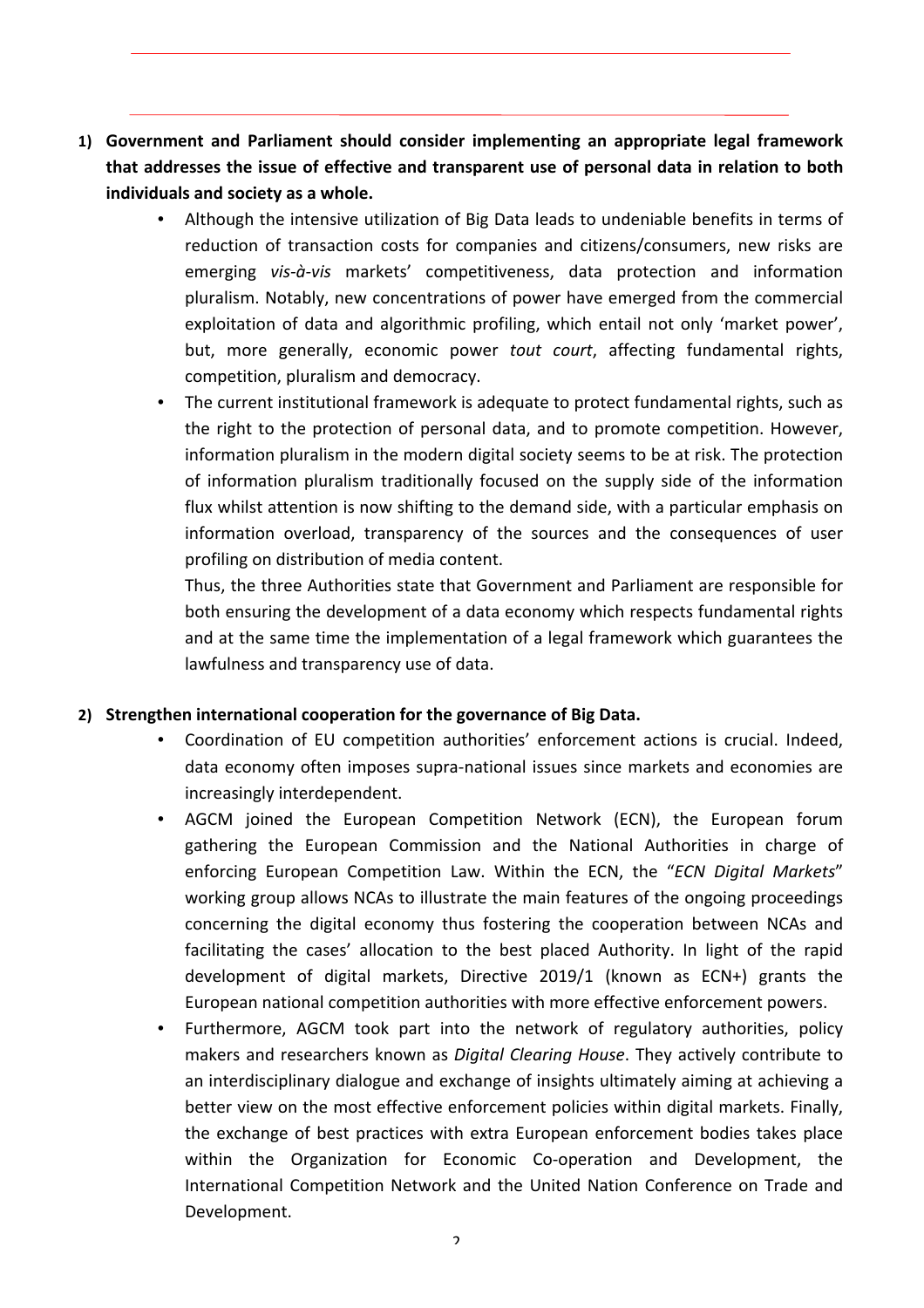- From a different angle, Article 60 of the General Data Protection Regulation provides for a mechanism of reinforced cooperation between the supervisory authorities. Furthermore, cooperation between data protection authorities may take place within the Global Privacy Enforcement Network - GPEN.
- AGCom actively participates to the dialogues taking place between national regulatory authorities (NRAs) within the BEREC (Body of European Regulators for Electronic Communications). This last one plays a major role in guiding the NRAs during the draft of guidelines concerning net neutrality, in which particular emphasis is given to zerorating practices and price discriminations grounded on the exchange of services in return to favourable personal data terms of use. BEREC shall further cope with the issue of data ownership generated from the fifth-generation wireless technology (5G) by firms active within different regulatory frameworks (e.g. energy, electronic communication, transport and medical industry) as well as the development of data standardization to enhance interoperable services. AGCom took as well part to the Digital Clearing House.
- **3)** Promote a single and transparent policy on the mining, accessibility and use of public data in order to draft public policies which benefit firms and citizens. Coordination between these **policies and EU strategies for the EU Digital Single Market will be necessary.** 
	- The development of Big Data processes involves also entities pursuing public goals. In this regard, the collection of personal data shall be undertaken in compliance with privacy rules, also relying on the assistance of data protection officers.
- 4) Reduce information asymmetries between digital corporations/platforms and their users **(consumers and firms).** 
	- The reduction of information asymmetry is a crucial policy goal. Not only consumers should be informed about the use of their data but also on the extent their data are needed for the functioning of the service.
	- Both data protection and consumer protection law may reduce such information asymmetry. These set of rules can indeed provide consumers with the adequate information concerning the goals of data collection and treatment in order to make purchase decisions.
	- The interim report adopted by AGCom underlined the frequent inverse correlation between apps' price and the authorizations requested to the user. It is of the utmost importance that during purchase decisions and data transfers, users are aware of the connection between the consent necessary for the functioning of the app and the request of further authorization following data transfer. In this perspective, it would be desirable to implement measures aiming at raising consumers awareness while they give their consent to the processing of their personal data.
	- It is essential to reduce the information asymmetries between online giants and firms operating on digital platforms with reference to the transparency criteria used for data analysis and data processing (i.e. visibility ranking placement on the platform).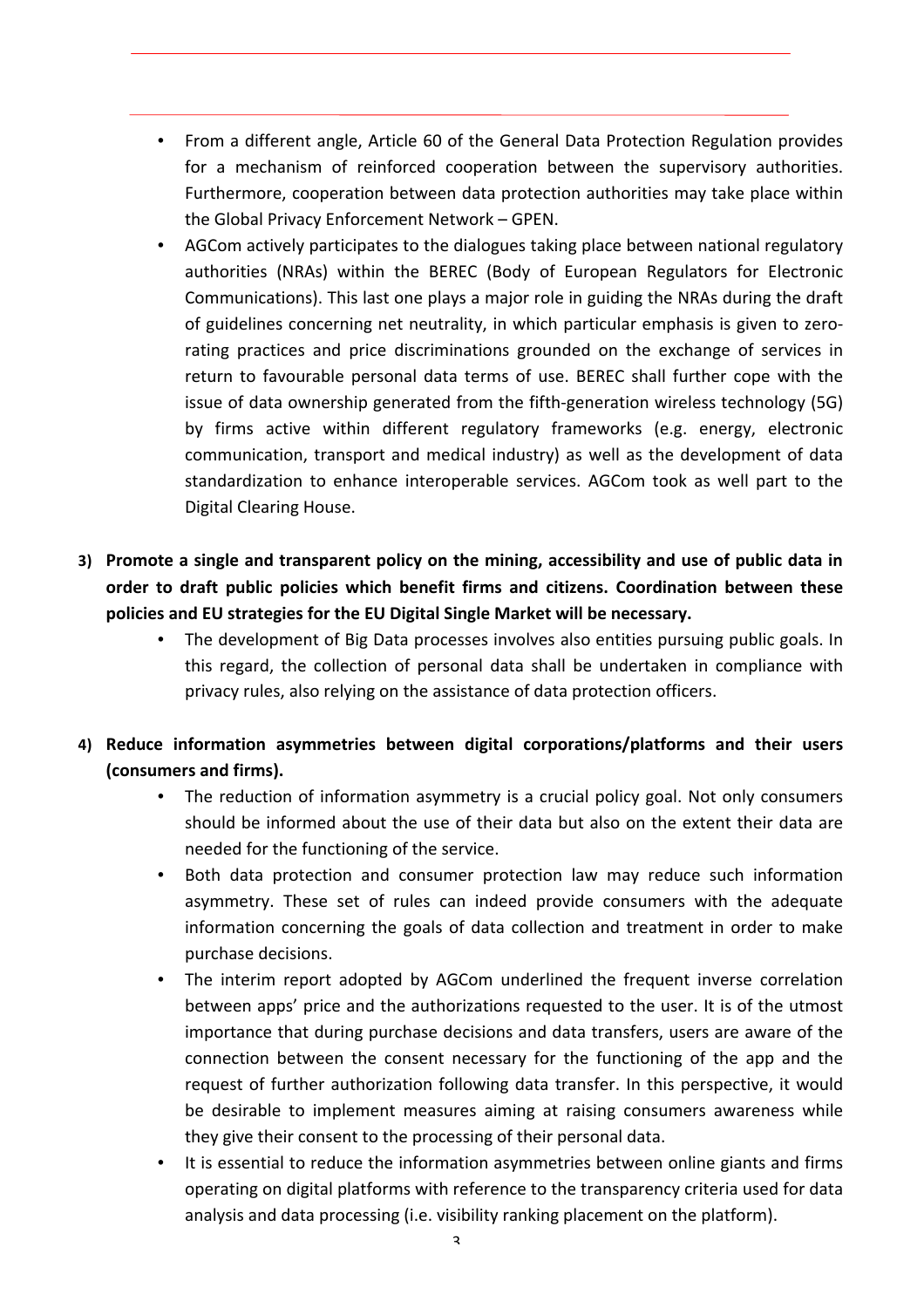- Moreover, the entrance of new data intermediaries, vested with stronger contractual position regarding data commercial exploitation, should be encouraged.
- Considering the above, supervisory authorities should employ data experts (i.e. data scientists) in order to pursue their public goals.
- 5) Identify the nature and ownership of the data prior to processing. Moreover, the possibility of identifying the data subject on the basis of anonymized data should be assessed.
	- Before implementing Big Data analysis techniques, it must be assessed whether data are personal or not in order to identify the applicable rules.
	- Furthermore, it must be seriously taken into account any chance that anonymized data, once processed, may lead to the identification of the person. As provided by the GDPR, this measure aims to strengthen the level of safety of data protection and at the same time it is consistent with national cybersecurity strategies.
- 6) Promote online pluralism through new tools, transparency of content and user awareness of **information provided on online platforms.** 
	- Despite a sound competitive market structure, information pluralism may be undermined by disinformation strategies and information self-selection. The latter being strengthened by confirmation biases, anchoring effects, echo chambers and groupthink effects.
	- During the last few years, both the European Commission and the AGCom called major digital platforms to implement self-regulation and co-regulation via the adoption of codes of conduct. It is worth recalling the Action Plan against Disinformation adopted by the Commission on December 2018 enhancing the cooperation mechanisms between Member States and European Institutions on how to deal with online disinformation and how to preserve free thinking as for the formation of political orientation and expression of vote.
	- In this regard, on November 2017 AGCom established a working group ("*Tavola per la garanzia del pluralismo e della correttezza dell'informazione sulle piattaforme digitali*") aimed at implementing self-regulation codes of conduct and at sharing best practices tackling misinformation.
	- These studies showed the difficulties of assessing the benefits of such measures in the absence of proper audit and inspection powers upon the surveillance authorities. In fact, these autonomous initiatives of self-regulation have not been assessed yet.
	- National surveillance authorities should be empowered with appropriate audit and inspection powers of algorithm profiling for information and content selection. In addition, they should be vested with the possibility to assess the outcome of the internal rules adopted by digital platforms to cope with hate speech and false information.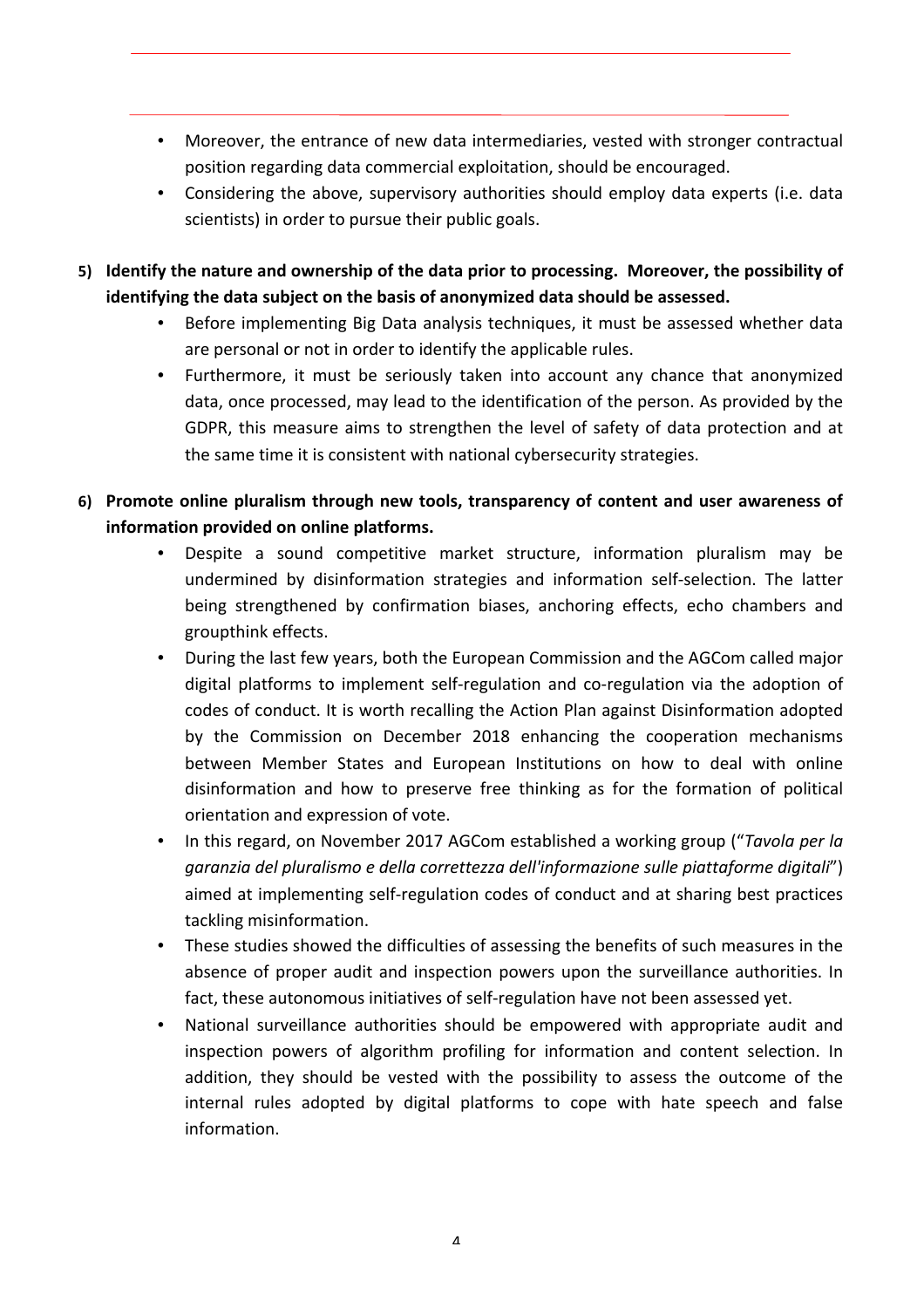- **7)** Pursue the goal of consumer welfare with the aid of antitrust law tools. Consumer welfare may imply the evaluation of factors other than price and quantity, such as quality, innovation and **fairness.** 
	- The fight against anticompetitive practices of major digital firms facilitated by software and complex algorithms is at the top of AGCM's priorities.
	- Digital economy features require to strike a balance between the risk of discouraging innovation and the risk of underenforcement.
	- Both user profiling and network effects may facilitate anticompetitive behaviours capable of reducing competitiveness between digital ecosystems, making their market power persistent over time. In this regard, due to the multifaced nature of the digital economy and the presence of major competitors within more than a single market, the assessment of the relevant market should be rethought.
	- As demonstrated by the recently opened proceedings, major platforms' anticompetitive conducts are under the lens of AGCM. In this perspective, through competition law tools, consumer welfare goal should be pursued not only by considering conduct based on prices and quantities but also on other parameters such as quality, innovation and fairness.
	- At least for global digital platforms, it is necessary to implement measures designed to increasing the awareness of user profiling for content delivery. On the same vein, in order to protect online pluralism, profiling opt-in mechanisms shall be introduced.

### 8) Reform merger control regulation so as to strengthen the effectiveness of the authorities' **intervention.**

- In light of the diffusion of Big Data, mergers control is of the utmost importance. With the purpose of enhancing the effectiveness of national competition authorities' mergers regulation, it is desirable:
	- i. A national and international reform allowing competition authorities to examine those concentrations that do not meet the thresholds which trigger the obligation to give prior notification but that are still capable of reducing potential competition (such as the acquisition by major digital firms of innovative start-ups  $-$  i.e. "killing acquisitions");
	- ii. The amendment of Article  $6(1)$  of Law n. 287/90 introducing an evaluation standard grounded on the SIEC criteria ("Substantial impediment to effective *competition*") that is commonly considered more suitable to tackle digital economy's challenges.

## 9) Facilitate data portability and data mobility between platforms through the adoption of open and interoperable standards.

- Along with the discipline contained in Article 20 of the GDPR, fully open and interoperable standards may further increase market competitiveness.
- Moreover, bearing in mind the importance to respect individual data protection rights, competition law enforcement could lead towards additional portability and mobility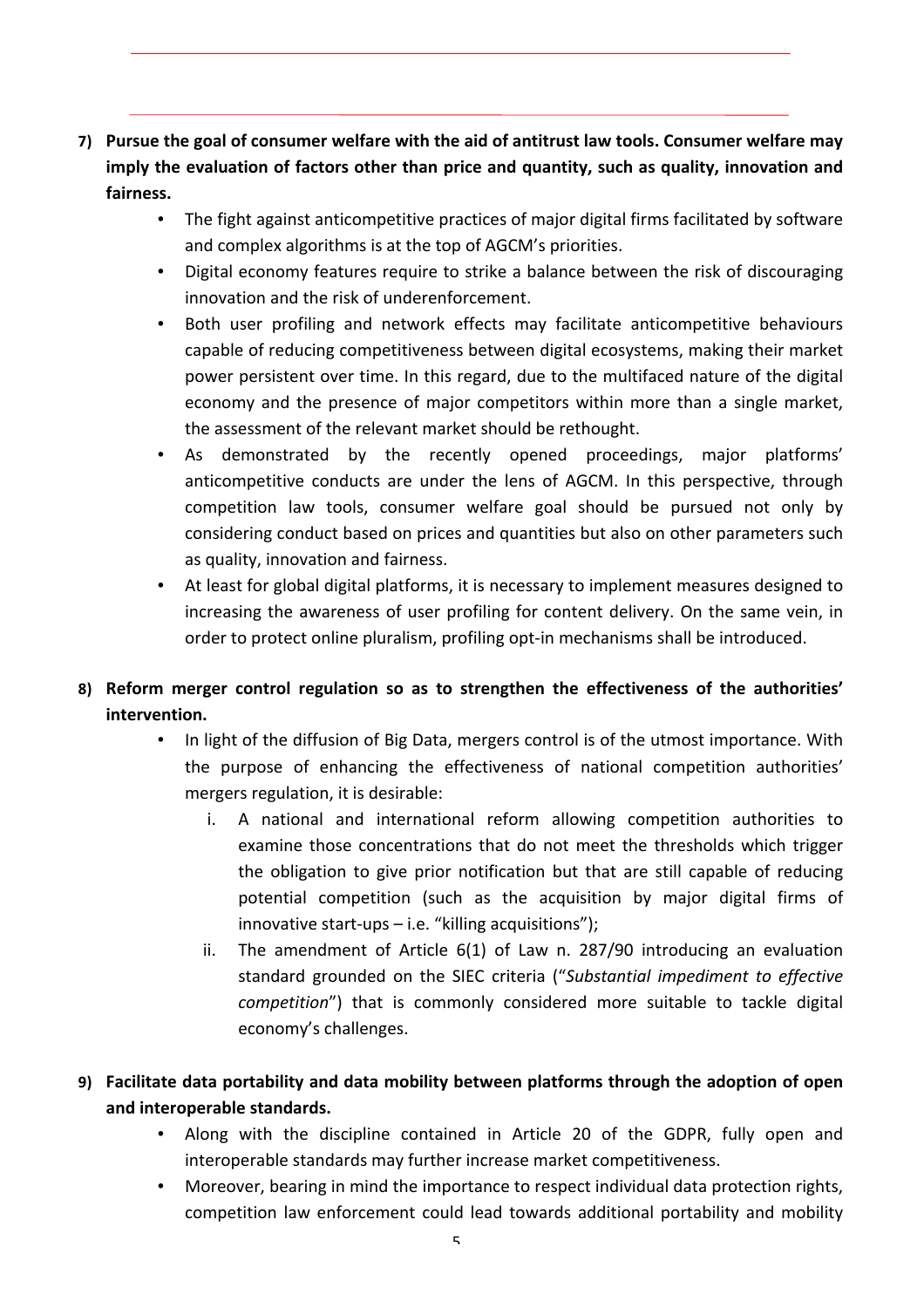data obligations. In this regard, data portability should be extended  $-$  besides Article 20 GDPR  $-$  through the adoption of measures which both enhance data access competition and strengthen consumer protection.

• Thus, European legislative initiatives should regulate technological platforms interoperability to enable users to take full advantage of their portability rights.

### 10) Strengthen investigative powers of the AGCM and AGCom outside proceedings and increase the maximum financial penalties for the violation of consumer protection law.

- Consumer protection law may apply during user data acquisition, processing and treatment. Compliance with data protection rules does not exempt firms to abide by unfair commercial practices rules. In fact, rather than alternative, these two set of rules are complementary. Undoubtedly, it is underlined that consumer protection and privacy policies are fundamental ingredients for fair competition.
- Given the size of many digital firms, in order to pursue a real deterrent effect, financial penalties imposed for the breach of consumer protection law should be increased, without any prejudice to the discipline contained in the GDPR.
- With the aim to overcome the ongoing developments put forward by digital economy, both AGCM and AGCom should be vested with investigative powers enforceable outside formal proceedings (sector inquiries and preliminary investigations). Refusal or delay to provide information and the reception of misleading or omissive information should be financially sanctioned by the above-mentioned authorities.

#### 11) **Establish a "permanent coordination"** between the Authorities.

- An effective Big Data and digital economy policy should be grounded not only on law enforcement but also on advocacy activities. With this in mind, the three Authorities joint survey aims at:
	- i. Tackling those regulative frameworks shielding traditional market structures from the innovations brought by digitalization, ultimately with the aim to enhance competitiveness and consumer welfare;
	- ii. Implementing a level playing field for the digital ecosystem by removing unfair fiscal advantages and industrial relations of main digital platforms within markets they operate directly or as intermediaries;
	- iii. Enhancing public awareness with regard to the underlying risks and advantages the digitalization of economy may lead to.
- As for data access, the synergy between competition enforcement and regulation can be valuable:
	- i. Competition law provides that a dominant firm can be obliged to grant access to essential and non-replicable data to safeguard the competitiveness of the relevant market;
	- ii. Conversely, whether public goals other than competition have to be pursued or if competition law enforcement proved to be insufficient, regulatory measures concerning data access might be more effective;